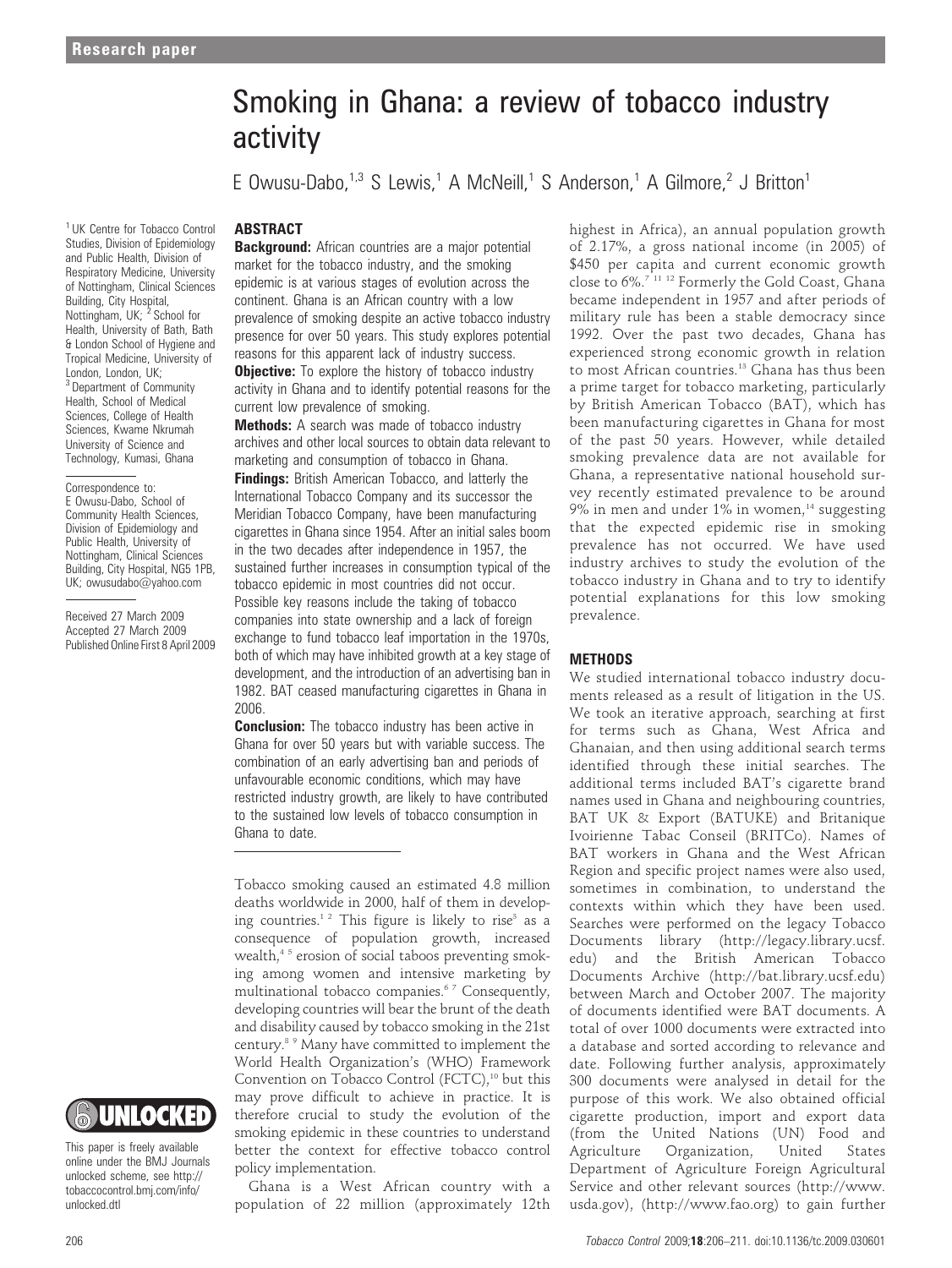insight into the likely scale of the tobacco market in Ghana and to estimate the extent of any unofficial trade.

Approval for the study was granted by the Committee of Human Research and Ethics of the School of Medical Sciences of the Kwame Nkrumah University of Science and Technology, Kumasi, Ghana and the Local Ethics Committee of the University of Nottingham, UK.

#### RESULTS

#### The tobacco industry in Ghana

Although tobacco has been used in the Gold Coast region for centuries,15 16 major commercialisation did not begin until after World War II, when demand for cigarettes was increased by the return of Ghanaian servicemen who had taken up smoking while on war duty overseas. In 1948 BAT established cigarette distribution depots in partnership with local businesses,<sup>15 17 18</sup> and in 1951 formed the Gold Coast Tobacco Company (GCTC) to manage this network. In 1952 BAT established the Pioneer Tobacco Company (PTC) to develop tobacco cultivation and cigarette manufacture.19 20 Cigarette production began in 1954.18 21 In 1959, 2 years after independence, PTC took over GCTC.<sup>22</sup>

PTC enjoyed strong support from the new Ghanaian Government at the time of independence; in 1957, President Kwame Nkrumah said:

''I should like to draw attention to an excellent example of the kind of investment we appreciate in this country. I refer to Pioneer Tobacco Company. Here is a young company working most efficiently among Africans, encouraging the growth of its raw materials…this is an excellent case scenario for private enterprise''.<sup>19</sup>

However, in 1962 the Government legislated to bring tobacco marketing under state control and bought the tobacco leaf department of PTC to create the Ghana Tobacco Leaf Company, with PTC retaining shares and management roles in the new company.23 24 After Nkrumah was deposed in 1967, private enterprises flourished again until the Government mandated Ghanaian ownership of major foreign companies and organisations in 1976. The Government then took a 40% share of PTC, 15% was sold to the public and 45% retained by BAT.<sup>23 25</sup> BAT continued to provide management and other services to the company.<sup>26</sup>

PTC enjoyed monopoly status in Ghana until 1976, when International Tobacco Ghana (ITG) was established as a commercial partnership with Rothmans UK to produce Rothmans King Size cigarettes, which by that time had achieved a significant market share in Ghana through smuggling from Togo.27–31 However in 1989 the Ghana Customs Excise and Preventative Service (CEPS) served a levy on ITG for US \$3.3 million in unpaid duty and sales tax, causing ITG to cease trading. Some months later, ITG's assets were sold to the Meridian Tobacco Company (MTC), which was jointly owned by the state-owned Social Security and National Insurance Trust and Rothmans UK.32 33

When BAT bought Rothmans in 1999, PTC merged with MTC to become British American Tobacco Ghana, thus recreating a manufacturing monopoly for BAT in Ghana. In 2006 the company recorded a total income of 260 565 million Ghanaian cedis (GHC; 1 GHC is approximately equal to 1 US dollar), an increase of 9.57% over the preceding year, but made a loss of over 11 million GHC (compared with a net profit of GHC 30 350 million in 2005).<sup>34</sup> In December 2006 the company closed and manufacturing was relocated to Nigeria.<sup>34 35</sup>

#### Tobacco and cigarette production and consumption

By the end of 1966, according to BAT, cigarette sales in Ghana amounted to 200 million per month, and between 1968 and 1976 production increased by an estimated 76%.<sup>36 37</sup> However, growth in production was limited during this period by a lack of tobacco leaf; domestic production was insufficient, and importation was substantially limited by foreign exchange shortages.36 38 39 From 1980 however, domestic leaf production increased (fig 1), $40$  to the point that Ghana was able to start to export tobacco leaf in 1986.<sup>18 41 42</sup>

According to the UN African Regional Report, per capita consumption of cigarettes in Ghana also increased in the early 1970s to a peak of 600 per person in 1977, $40$  but this has since declined to a low of  $171$  per person in  $1997^{40}$  (fig 2). Consumption estimates based on official production figures since the late 1990s are incomplete and are thought not to include consumption of smuggled cigarettes (see below), but demonstrate a slow but progressive decline in consumption since 1984,<sup>43</sup> <sup>44</sup> although consumption appears to have increased immediately following the advertisement ban in 1982 (see below).

### Cigarette brands in Ghana

The first Ghanian-made cigarette, Tusker, was produced from imported tobacco in 1954; the second brand, Town Hall, was introduced in 1955.45–47 By 1979, there were 10 cigarette brands on the Ghanaian market, of which State Express 555 and Embassy (BAT) accounted for 70%, and Rothman's king size and Pall Mall (ITG) 25%.<sup>37 45 48</sup> By the time of closure of the BAT factory in 2006 there were over 25 cigarette brands on the Ghanaian market, most of them manufactured in Ghana by BAT but including Bond Street, Gold Seal and others brought from Togo and Nigeria.

#### Price and taxation

In 1978 the 10 major cigarette brands in Ghana were produced with official or nominal retail prices in local currency equivalent to between US\$0.67 and US\$1.12.37 45 However the real price at which packs retailed was considerably higher, at between US\$1.49 and US\$3.72.37 By 1987 however, BAT market survey data indicate that popular brands were selling for the equivalent of \$0.83 to \$1.67 per pack (figures again quoted in US dollars by BAT),<sup>49 50</sup> and by 1995 the prices paid per pack of 20 of BAT's top 4 brands (State Express 555, Embassy, Tusker and Diplomat) were \$3.50, \$2.90 \$1.80 and \$2.60 respectively.<sup>51 52</sup> Current (2008) retail prices of manufactured cigarettes on sale in Ghana range from the equivalent in local currency of approximately \$0.85 to \$3.50. Tax on tobacco products in Ghana is high in comparison with other consumer products, but



Figure 1 Tobacco leaf production in metric tons, Ghana. Source: European Research Council.<sup>43</sup>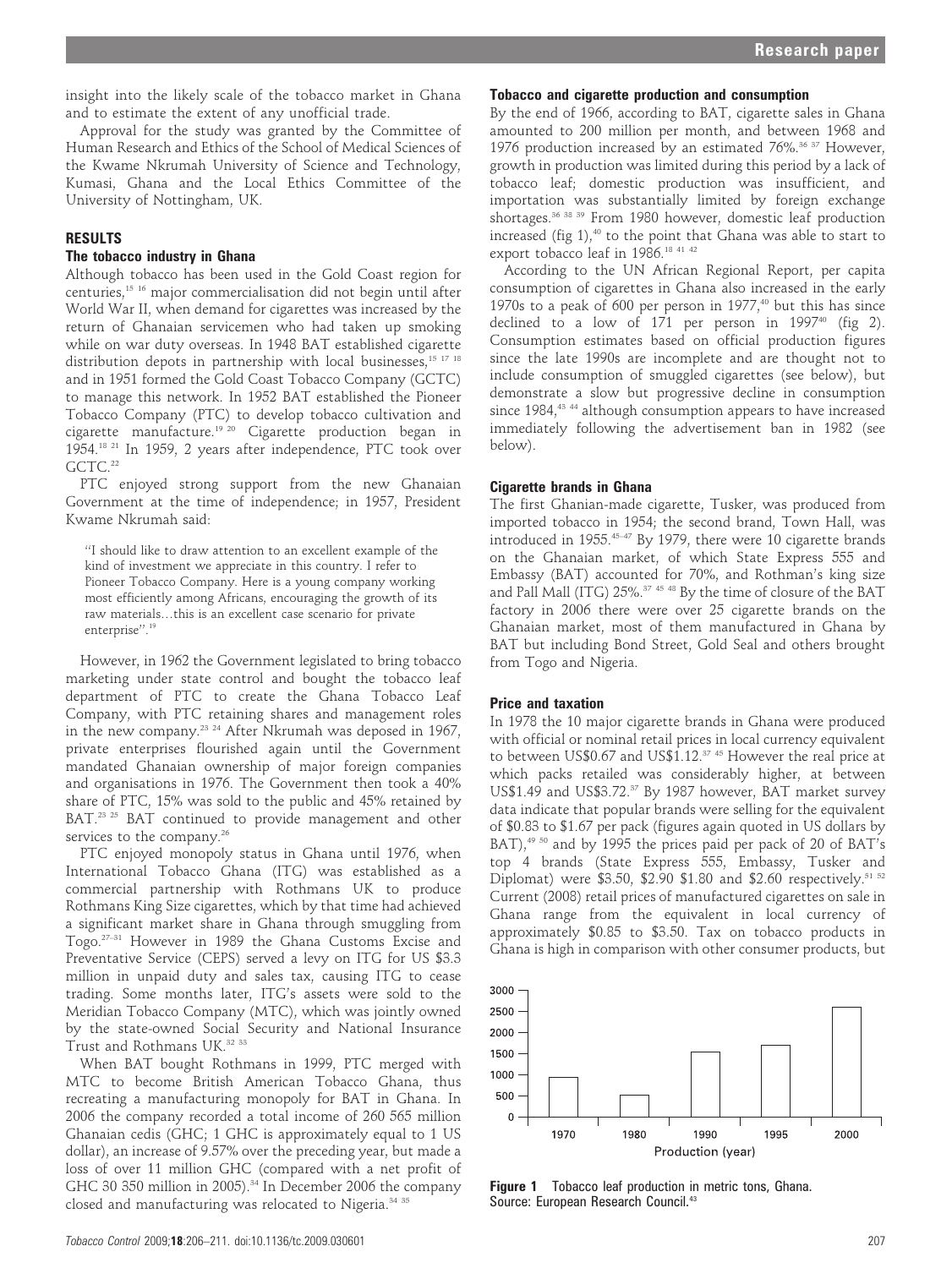

Figure 2 Annual per capita consumption of cigarettes, Ghana (1970– 1997). Source: United Nations Commodity Trade<sup>40</sup> (COMTRADE).

low in relation to tobacco products in many developed countries, currently accounting for approximately 25% of the retail price of premium brand cigarettes such as State Express or Rothmans King size.<sup>53</sup> According to the WHO, cigarette prices in Ghana are still low in relation to many other African countries.54

# Smuggling

Cigarettes have been smuggled into Ghana from its eastern neighbour, the Republic of Togo, for many years.30 55 56 References to smuggling are common in the documents we researched, as are quoted figures estimating the market share of smuggled brands, but these estimates are highly variable and their provenance unknown. However the market share of smuggled brands was probably highest in 1977, with estimates consistent at around  $20\%$  to  $25\%$ ,<sup>37 57</sup> is reported to have fallen after the establishment of ITG, and to have remained relatively low until the present decade. By 2006 however the estimated market share of smuggled cigarettes was as high as 17.5%.<sup>58-60</sup> Bond Street and Gold Seal, both of which are marketed in Togo but not Ghana, are now the two most popular smuggled brands.<sup>53 61</sup>

### Advertising

Data on industry spending on advertising and promotion are few, but 1978 PTC was spending less than 1% of total income on advertising,<sup>37</sup> reportedly because PTC had no commercial competitors in Ghana and the available supply of cigarettes was insufficient to meet any increased demand advertising would generate.20 38 45 In 1982 the Government imposed a directive banning all cigarette advertisements on state television, radio and in printed media, $62$  and all tobacco billboards were taken down. The industry response included attempts to counteract health concerns by publicising economic benefits of the industry,63–66 reduce the frequency of antismoking and antitobacco articles and place pro-industry articles in the media, $6768$ and increase networking to involve senior management in committees and associations providing contact with Government officials and business leaders.49 69 BAT also used donations, and programmes of sponsorship for beauty pageants, sports and cultural events to generate good publicity in the press, television and radio.<sup>19 63 68 70</sup> For example, in 1990 BAT reported that:

However, adherence to the advertising ban has been good, and the main forms of advertising that persist in Ghana are those on the vehicles of cigarette distributors, at street side vendors and other retail outlets, and on company paraphernalia and promotional items.

# Tobacco control policy and resources

The first Ghana Committee on Tobacco Control (GCTC) was established in 1993, $60$  and there is currently a national steering committee mandated by the Ministry of Health to oversee tobacco control activities, including media campaigns, health promotion and lobbying for smoke-free legislation.<sup>68 71</sup> However the resources provided for tobacco control activity are low, now amounting to funding for one person working in the noncommunicable disease control unit. There is no specific budget for tobacco control activities.

Ghana was the 39th country to sign and ratify the FCTC, but implementation has been slow.72 A bill to prohibit smoking in public places was submitted to cabinet in 2005 but has made little progress since. There are no controls on cigarette sales.

# Tobacco consumption in other African countries

Tobacco consumption data available for African countries with higher gross domestic product (GDP) than Ghana<sup>43</sup> are shown in fig 3. The data suggest that consumption has also fallen in these other countries over the past two decades. Of these countries, only the Republic of South Africa implemented an advertising ban (in 1999) in the period for which data are available.<sup>73</sup>

### **DISCUSSION**

The objective of this study was to document the evolution of the tobacco industry in Ghana, and to look for potential explanations for the low reported prevalence of current smoking. In the context of Africa, Ghana is a country at high risk of involvement in the tobacco epidemic, being populous, having enjoyed sustained strong economic growth, and having had a strong international tobacco industry presence in the country for more than 50 years. Despite this, after an initial surge originating soon after World War II and continuing until the mid 1970s, tobacco consumption has since fallen substantially. This and the reported low current prevalence of smoking<sup>14 74</sup> indicate that Ghana is an example of a country in which the typical tobacco epidemic appears, at least to date, to have aborted.

The information on industry activity in Ghana available for our study was limited predominantly to that available from the BAT archives. Since we have no external or independent sources with which to validate most of the information obtained the reliability of the data is unknown.<sup>55 75-78</sup> However, at times internal company document information was supported by contemporary news reports also held in the archive or by consistency of findings in more than one source. We are also limited in the reliability of our assessment of smoking prevalence in Ghana, since only one nationally representative study has been published.14 We have therefore had to rely on per capita consumption as a marker of likely trends in prevalence. However our research points towards three key factors that appear to have contributed to preventing a sustained increase in tobacco consumption after the mid to late 1970s. The first was that foreign exchange and domestic tobacco leaf shortages in the 1970s prevented the industry from responding fully to rising demand for cigarettes by increasing domestic production. That cigarettes were in short supply is evident from the fact that at

<sup>&#</sup>x27;'The company...sponsored the national dance championship competition under the Great Embassy Triple-Do...in all these the company received very good publicity in the press, TV and radio''.69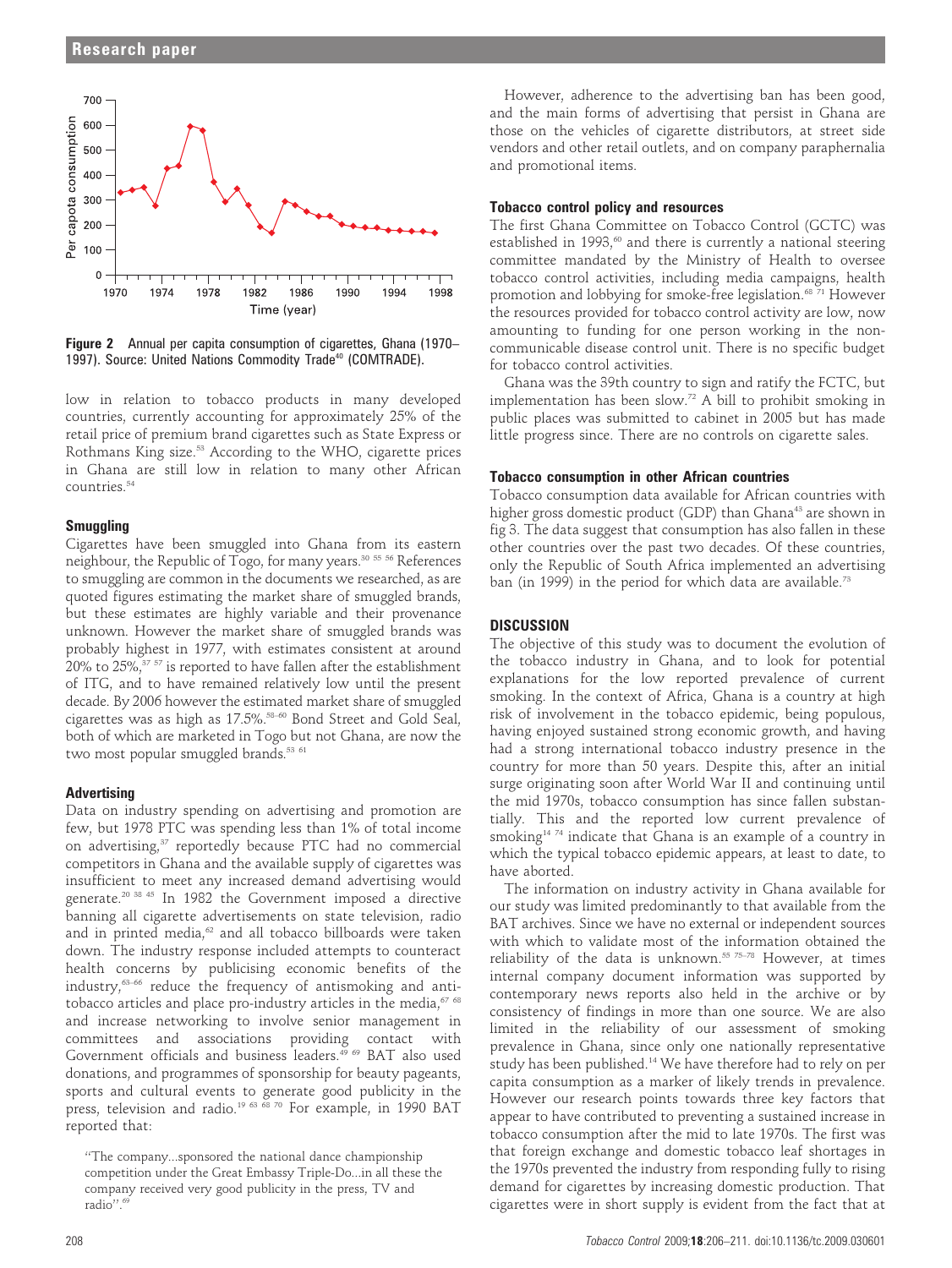



this time, cigarettes were selling for up to four times their official retail price. The second was that at around this time the industry was subject to increasing government intervention, culminating in the government taking a 40% stake in PTC, and requiring a further 15% of the company to be sold to the public, in 1976. While we have no direct evidence that this change impacted on the efficiency and profitability of PTC, the relegation of BAT to minority ownership at such a key point in market development is likely, at least temporarily, to have inhibited investment and growth. The third was the implementation of an advertising ban in 1982.

Before 1976, PTC appears to have spent relatively little on advertising in Ghana, perhaps because of their monopoly position (BAT adopted a similar strategy in Kenya, where they enjoyed similar market status)<sup>79</sup> but also because production was limited and could not meet the increased demand that advertising might stimulate. Advertising might have been expected to increase after the entry of Rothmans into the legal market through ITG in 1976, as a means for both companies to protect or expand market share; and again in the 1980s, when the tobacco leaf supply shortages that had restrained production during the 1970s and early 1980s ended and production could again increase. That leaf supply shortages had ended by 1986 is evident from the fact that Ghana then began to export tobacco leaf; at this point, presumably, leaf supply was no longer restricting cigarette production and in the presence of advertising to stimulate demand, domestic production could have increased to meet higher consumption. However at this stage, where growth was again possible, the advertising ban was in place and although not fully comprehensive, removed all billboard and media advertising. From this period, while advertising in Ghana continued at point of sale outlets, on distribution vehicles, and through sponsorship and other industry manoeuvres to obtain media coverage, the ban removed the major modes of product promotion at a time of particular commercial need.

It is therefore possible that production shortages account for the fall in consumption through the late 1970s and early

Tobacco Control 2009;18:206–211. doi:10.1136/tc.2009.030601 209

1980s, and that by the time the leaf shortages had eased in the 1980s, the advertising ban was in place and prevented the industry from stimulating fresh demand for the product it again had capacity to produce. Although the increase in consumption that appears immediately following the advertisement ban in Ghana may just be an artefact in the general trend of decline, it is also possible that the industry manoeuvres to counteract the effect of the advertisement ban could account for it. However, while this hypothesis accounts for the consumption pattern over time in Ghana, and the low overall level of consumption in Ghana relative to other relatively affluent African countries, it does not explain why consumption has also failed to grow substantially in recent years in several other countries without advertising bans, indicating that other factors are also important. Only one other African country for which data were available implemented an advertising ban during the period of comparison, and that was the Republic of South Africa in 1999. Although consumption in the RSA fell markedly in the late 1990s this occurred in the years immediately before the advertising ban was implemented, suggesting that pre-ban publicity arising from sustained anti-tobacco campaigns $80$  had an important effect. There had been no such campaigns in Ghana.

Official price changes appear unlikely to have played a major part in the trend in tobacco use in Ghana, not least because cigarettes have at times traded at prices substantially higher than the official price. Thus, although tax has been levied on cigarettes in Ghana for many years at a high rate in relation to that on other consumer products, the current price in US dollars paid (that is, the real rather than the nominal price) for cigarettes has changed little since the 1970s, and in real terms therefore has fallen substantially. Perhaps consistent with this, and in absence of reliable data, it appears that consumption of smuggled cigarettes has also not increased in Ghana since the mid 1970s. While the closure and relocation of BAT's activity in Ghana may also be driven by other broader commercial reasons, a failure to grow substantially in this country might also be an important factor in that decision.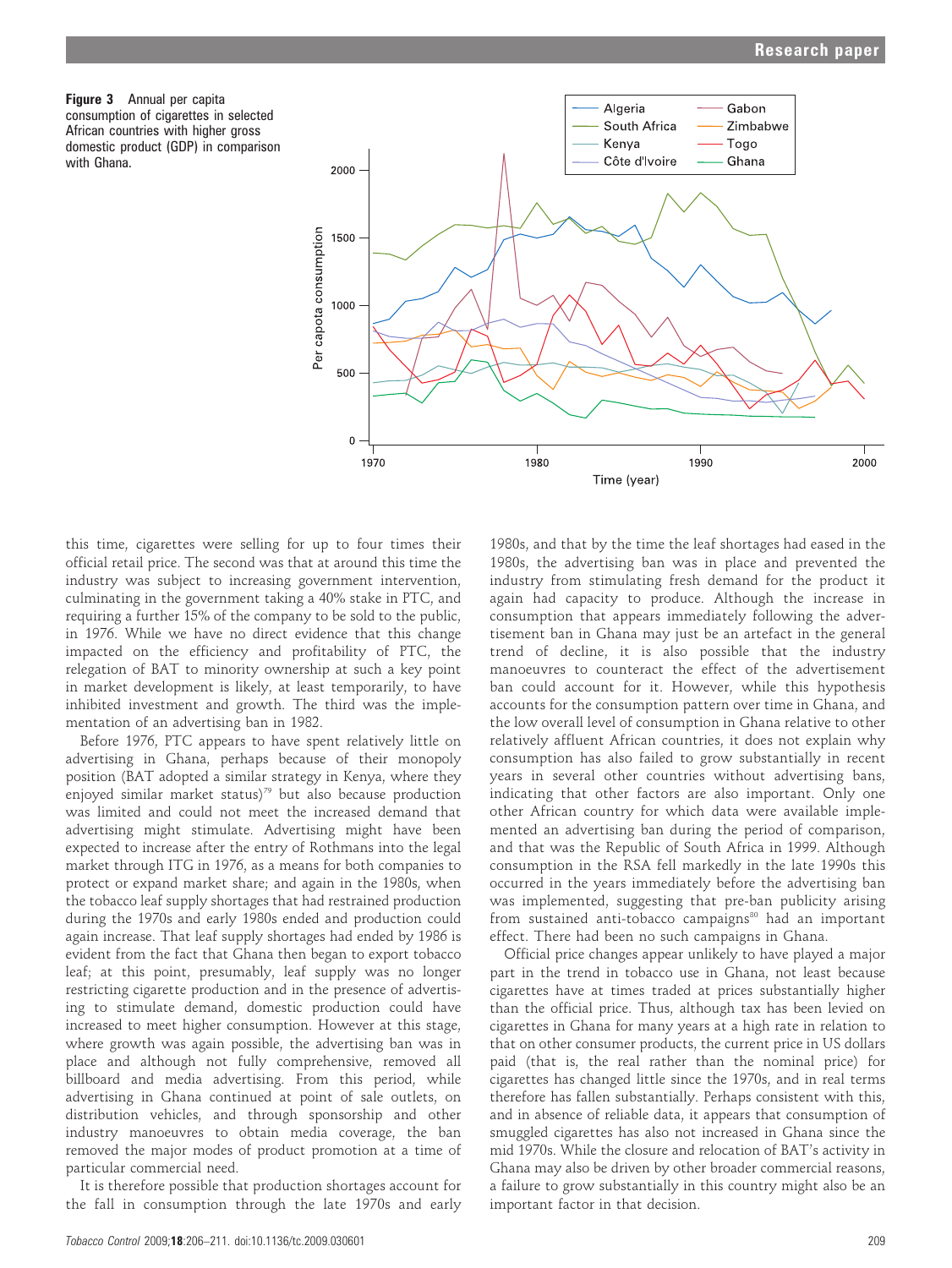# What this paper adds

- $\triangleright$  Constraints on industry growth arising from foreign exchange shortages and the taking of the industry into majority government/public ownership at a time of rapidly increasing demand in the mid 1970s.
- The imposition of a comprehensive advertising ban soon afterwards, in 1982.

Other tobacco control activities in Ghana are also unlikely to have played a major role, at least until relatively recently, in preventing the emergence of the smoking epidemic. Tobacco control activity during the 1970s and 1980s, when consumption was falling, was minimal. The first formal tobacco control committee was not established until 1993, and investment in tobacco control resource remains low. The ratification of the FCTC and promotion of the case for smoke-free legislation and other FCTC policy implementation represent considerable recent achievements however.

Overall our findings indicate that in Ghana, as in many countries,81–83 the tobacco industry typically survives hostile economic and political climates, and works hard to create a good corporate image and avoid measures that might impact adversely on demand for their product. However these efforts have not succeeded in achieving high levels of consumption in Ghana, either in absolute terms or in relation to other affluent African countries, where strong growth in consumption also occurred in the 1960s and 1970s<sup>73 84</sup> and continued after the peak in Ghana, before falling in more recent years.73 In Ghana in particular, a combination of factors including economic conditions that restricted industry growth and an early ban on advertising appear to date to have averted the major smoking epidemic and consequent toll of death and disability that would otherwise have been expected to unfold. While the relative contributions of these two influences are hard to establish, the overall low consumption levels at all times in Ghana relative to other richer African countries, before and after the advertising ban was introduced, suggests that early restrictions on growth of supply may have been particularly important in determining subsequent consumption levels.

Public health practitioners and health policy makers should be aware of the ever-increasing strategy of the industry to perpetuate their activities, and continue to engage with government to advocate for strong legislation to deal effectively with the industry. Ghana's experience suggests that epidemic spread of smoking is not inevitable, and that controls on promotion, availability and advertising are likely to be effective in prevention in other countries. If effective legislation backs the current position, Ghana would be well placed to prevent an escalation of the current situation, becoming a model in that process.

Funding: All authors are members of the UK Centre for Tobacco Control Studies, a UKCRC Public Health Research Centre of Excellence. Funding received from the Economic and Research Council, British Heart Foundation, Cancer Research UK, The Department of Health and the Medical Research Council under the auspices of the UK Clinical Research Collaboration, is gratefully acknowledged.

#### Competing interests: None.

Ethics approval: Ethics approval was obtained.

#### **REFERENCES**

1. **Ezzati M,** Lopez AD. Measuring the accumulated hazards of smoking: global and regional estimates for 200. Tob Control 2003;12:79–85.

- 2. **Ezzati M,** Lopez AD. Estimates of global mortality attributable to smoking in 2000. Lancet 2003;**362**:847-52.
- 3. Mackay J, Crofton J. Tobacco and the developing world. Br Med Bull 1996;52:206– 21.
- 4. Weng XZ, Hong ZG, Chen DY. Smoking prevalence in Chinese aged 15 and above 1207. Chin Med J (Engl) 1987;100:886-92.
- **Connolly GN.** Worldwide expansion of transnational tobacco industry. J Natl Cancer Inst Monogr 1992;12:29-35
- 6. **Hamilton WL,** Turner-Bowker DM, Celebucki CC, et al. Cigarette advertising in magazines: the tobacco industry response to the Master Settlement Agreement and to public pressure 107. Tob Control 2002;11:II54-8.
- 7. World Bank. Tobacco control at a glance. http://www1.worldbank.org/tobacco/pdf/ AAG%20Tobacco%206-03.pdf (accessed 9 April 2009).
- 8. Mufunda J, Chatora R, Ndambakuwa Y, et al. Prevalence of noncommunicable diseases in Zimbabwe: results from analysis of data from the National Central Registry and Urban Survey 2. Ethn Dis 2006;16:718–22.
- 9. World Health Organisation EMR. Country Profiles on Tobacco Control in the Eastern Mediterranean Region. http://www.emro.who.int/TFI/CountryProfile.htm (accessed 21 January 2009).
- World Health Organisation. WHO Framework Convention on Tobacco Control. Geneva, Switzerland: World Health Organisation, 2003
- 11. National Development Planning Commission. Growth and Poverty Reduction Strategy (GPRS II) 2006–2009. http://siteresources.worldbank.org/INTPRS1/ Resources/Ghana\_PRSP(Nov-2005).pdf (accessed 1 July 2008).
- 12. Ministry of Finance and Economic Planning Ghana. Budget statement of Ghana, 2008; a brighter future. http://ghana.gov.gh/files/budget%202008.pdf (accessed 16 October 2008).
- 13. Economic Commission for Africa/African Development Bank. Ghana; African economic review, 2007–2008. http://www.oecd.org/dataoecd/12/57/40577770.pdf (accessed 9 February 2009).
- 14. **Anonymous**. Ghana 2003: results from the demographic and health survey. Stud Fam Plan 2005;36:158–62.
- 15. Muir ADM. Report on BAT history project folio two. http://bat.library.ucsf.edu/tid/ jyp24a99 (accessed 23 July 2007).
- 16. Smith LB. Design for a decade. http://bat.library.ucsf.edu/tid/cea20a99 (accessed 24 July 2007).
- 17. **Anonymous**. Historical record of British-American Tobacco Company Limited and associated companies. http://bat.library.ucsf.edu/tid/eey15a99 (accessed 1 August 2007).
- 18. **Anonymous**. Report on different tobacco companies with their respective countries. http://bat.library.ucsf.edu/tid/hjh36a99 (accessed 1 August 2007).
- 19. **Anonymous**. The PTC Story. http://bat.library.ucsf.edu/tid/lcf35a99 (accessed 25 July2007).
- 20. Sheehy P. Ghana PTC. http://bat.library.ucsf.edu/tid/yey97a99 1976 (accessed 24 July 2007)
- 21. **Kemsley A.** Gold Coast Tobacco Company Limited. http://bat.library.ucsf.edu/tid/ uib63a99 (accessed 22 July 2007).
- 22. **Anonymous**. Ghana Tobacco Company Limited. http://bat.library.ucsf.edu/tid/ tib63a99 (accessed 22 July 2007).
- 23. **Anonymous**. Offer for sale-PTC SHARES. http://bat.library.ucsf.edu/tid/qfg96a99 (accessed 24 July 2007).
- 24. **Anonymous**. Agreement between Pioneer Tobacco Company Limited and British-American Tobacco Company Limited. http://bat.library.ucsf.edu/tid/dge20a99 (accessed 24 July 2007).
- 25. **Anonymous**. Note regarding the Ghana public participation. http://bat.library.ucsf. edu/tid/zow30a99 (accessed 25 July 2007).
- 26. MN. The BAT Historical Background. http://bat.library.ucsf.edu/tid/web11a99 (accessed 24 July 2007).
- 27. **Opukah S.** BAT In Africa. http://bat.library.ucsf.edu/tid/fnj44a99 (accessed 23 July 2007).
- 28. **Anonymous**. Rumours about Rothmans untrue. http://bat.library.ucsf.edu/tid/ zue20a99 (accessed 25 July 2007).
- 29. BAT library. Ghana transit. http://bat library uscf edu/tid/vol38a99 (accessed 24 June 2007).
- 30. Creighton D. A personal view of current market situation in Ghana. http://bat.library. ucsf.edu/tid/nrj35a99 (accessed 25 July 2007).
- 31. **Tomkinson C**, Ellison N. Agreement between ISL Marketing AG and Rothmans International Tobacco UK Limited. http://bat.library.ucsf.edu/tid/qiu07a99 (accessed 3 August 2007).
- 32. ERC. The world cigarette market; the 1992 international survey. http://legacy.library. ucsf.edu/tid/pna01a99 (accessed 25 July 2008).
- 33. Country Studies Ghana. Ghana other commercial crops. http://www.countrystudies.com/ghana/other-commercial-crops.html (accessed 18 April 2007).
- 34. **Godwin NNANNA.** BAT Group pays N2bn to shareholders of BAT Ghana. http:// www.tobacco.org/news/243169.html (accessed 4 August 2007).
- 35. Business and Finanacial Times. BAT To shutdown Ghana operation. http://www. ghanaweb.com/GhanaHomePage/NewsArchive/artikel.php?ID=123358 (accessed 27 July 2007).
- 36. **Anonymous**. Meeting of committee of directors held at Westminster House, London on tuesday, 27th May 1970. http://bat.library.ucsf.edu/tid/lbf96a99 (accessed 24 July 2007)
- 37. Wickstrom B. Cigarette marketing in the third world: a study of four countries. http://bat.library.ucsf.edu/tid/dtn26a99 (accessed 25 July 2007).